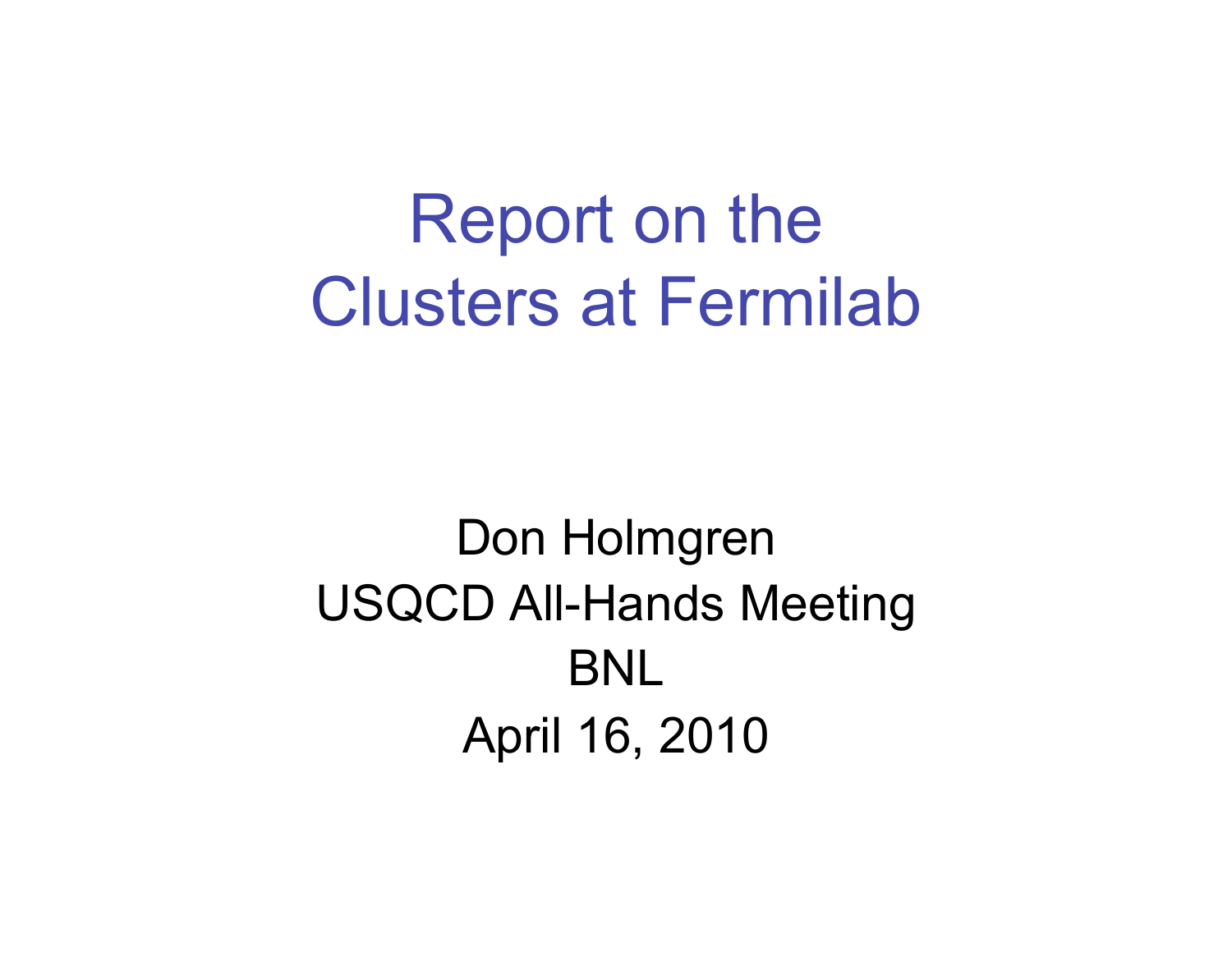# **Outline**

- Current Hardware
- Changes to Storage
- FY10/FY11 Deployment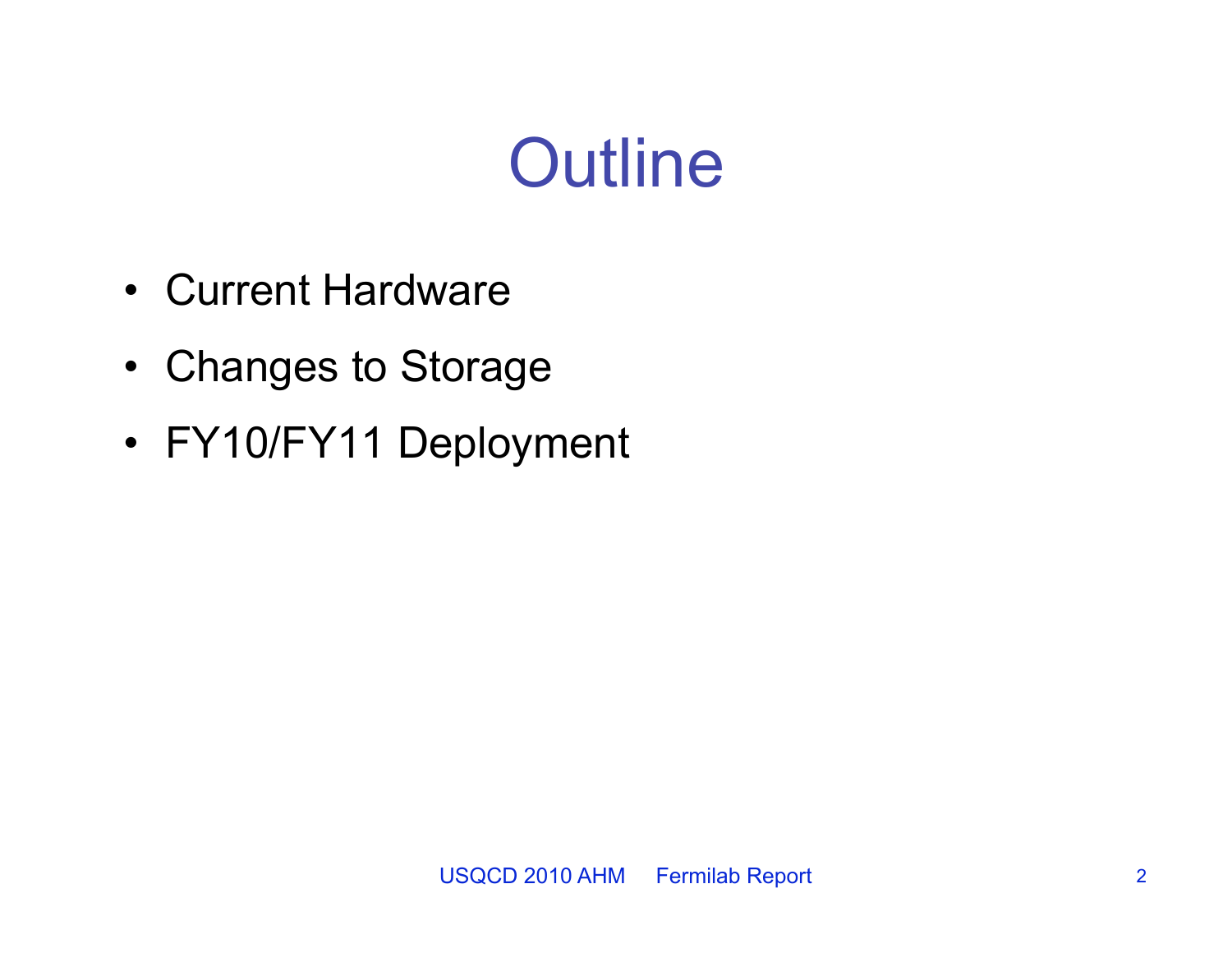# Hardware – Current Clusters

| <b>Name</b>         | <b>CPU</b>                                   | <b>Nodes</b> | <b>Cores</b> | <b>Network</b>                         | <b>DWF</b>                         | <b>Asgtad</b>                      | Online                                          |
|---------------------|----------------------------------------------|--------------|--------------|----------------------------------------|------------------------------------|------------------------------------|-------------------------------------------------|
| Kaon                | Dual 2.0 GHz<br>Opteron 240<br>(Dual Core)   | 600          | 2400         | Infiniband<br>Double Data<br>Rate      | 4696<br><b>MFlops</b><br>per Node  | 3832<br><b>MFlops</b><br>per Node  | <b>Oct 2006</b><br>2.56<br><b>TFlops</b>        |
| $J/\psi$            | Dual 2.1 GHz<br>Opteron 2352<br>(Quad Core)  | 856          | 6848         | Infiniband<br>Double Data<br>Rate      | 10061<br><b>MFlops</b><br>per Node | 9563<br><b>MFlops</b><br>per Node  | Jan 2009 /<br>Apr 2009<br>8.40<br><b>TFlops</b> |
| <b>Ds</b><br>(2010) | Quad 2.0 GHz<br>Opteron 6128<br>(8 Core) ??? | 240 ?<br>??  | 7680 ?<br>?? | Infiniband<br><b>Quad Data</b><br>Rate | 43 ??<br><b>GFlops</b><br>per Node | 48 ??<br><b>GFlops</b><br>per Node | <b>Nov 2010</b><br>11 TFlops                    |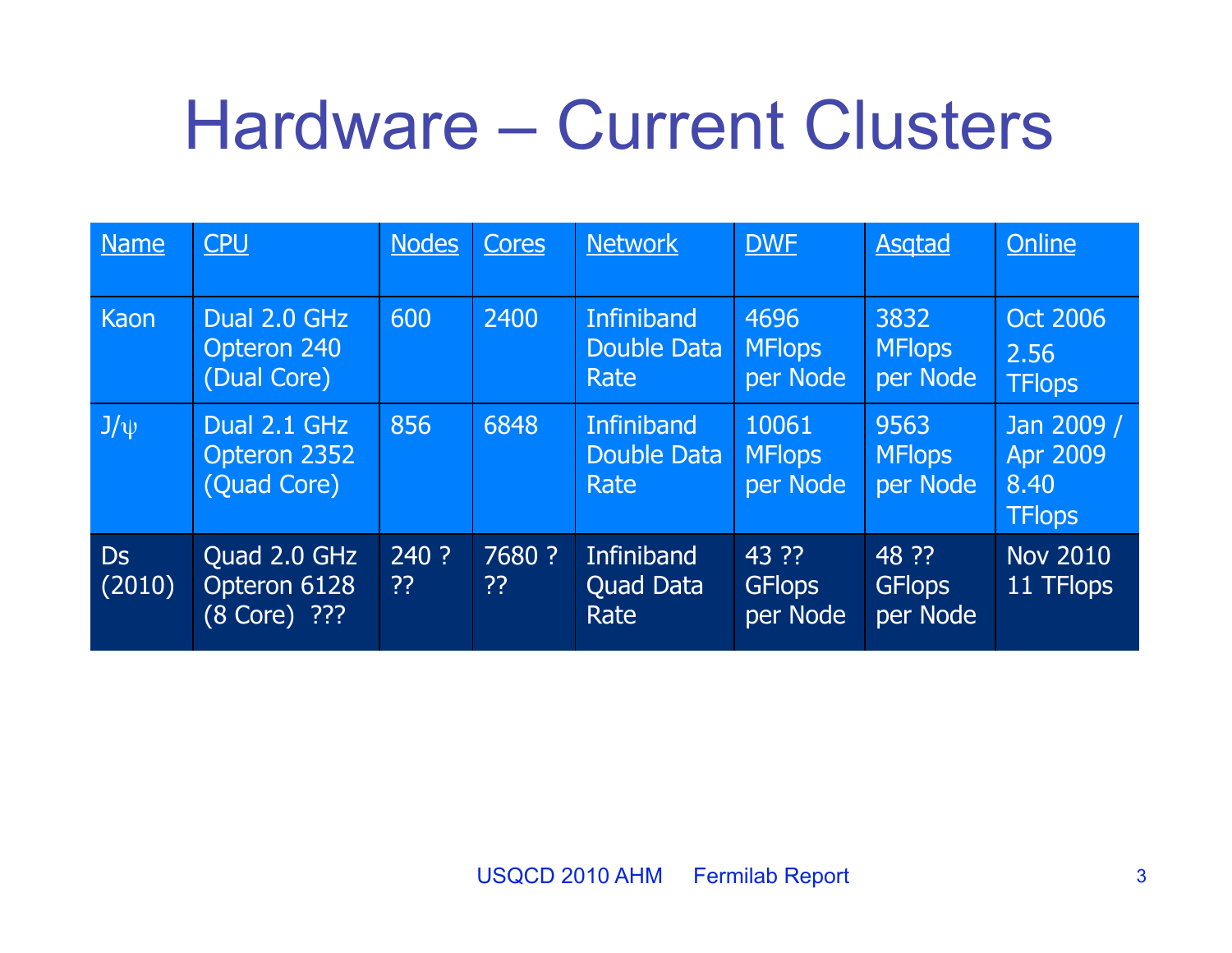### Hardware – GPUs

- Four Nvidia Tesla S1070 systems are available for CUDA programming and production
	- Each S1070 has 4 GPUs in 2 banks of 2
	- Each bank of 2 GPUs is attached to one dual Opteron node (32 GB of memory), accessed via the JPsi batch system
		- Nodes are "gpu01" through "gpu08"
		- Access via queue "gpu" (*qsub –q gpu –l nodes=1 –I –A yourproject*)
		- Parallel codes using multiple banks can use two or more nodes with MPI (or QMP) over Infiniband
		- Accounts are not charged for usage
	- Send mail to  $qcd$ -admin@fnal.gov to request access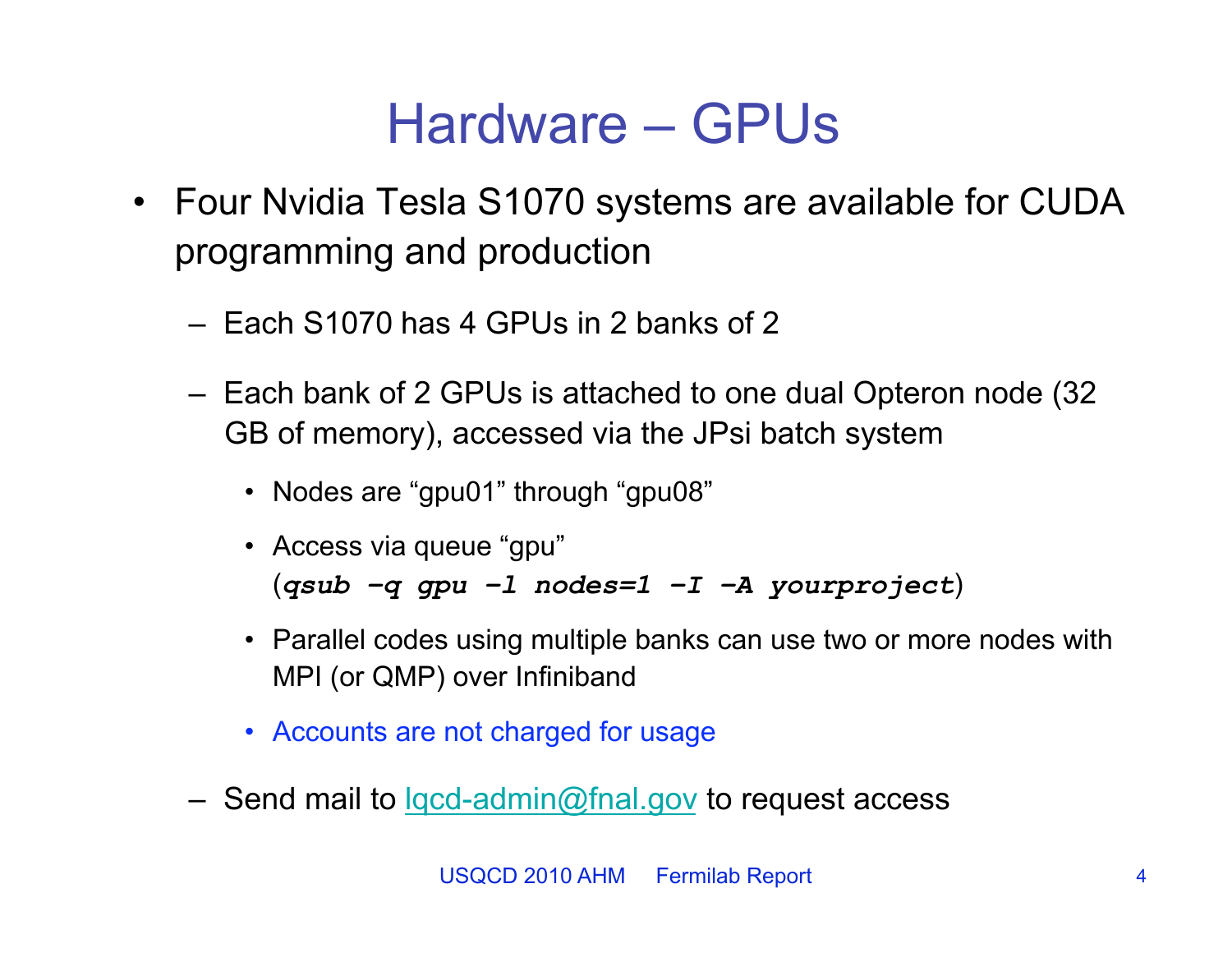### Hardware - Storage

- Current disk storage options:
	- 162 TB Lustre filesystem at /lqcdproj
	- 65 TB volatile dCache filesystem at /pnfs/volatile
	- 11.3 TB total NFS filesystems at /data/raid*x*
	- 3.1 TB total "project" space at /project (backed up nightly)
	- 6 GB per user at /home on each cluster (backed up nightly)
- Robotic tape storage is available via *dccp* commands against the dCache filesystem at /pnfs/lqcd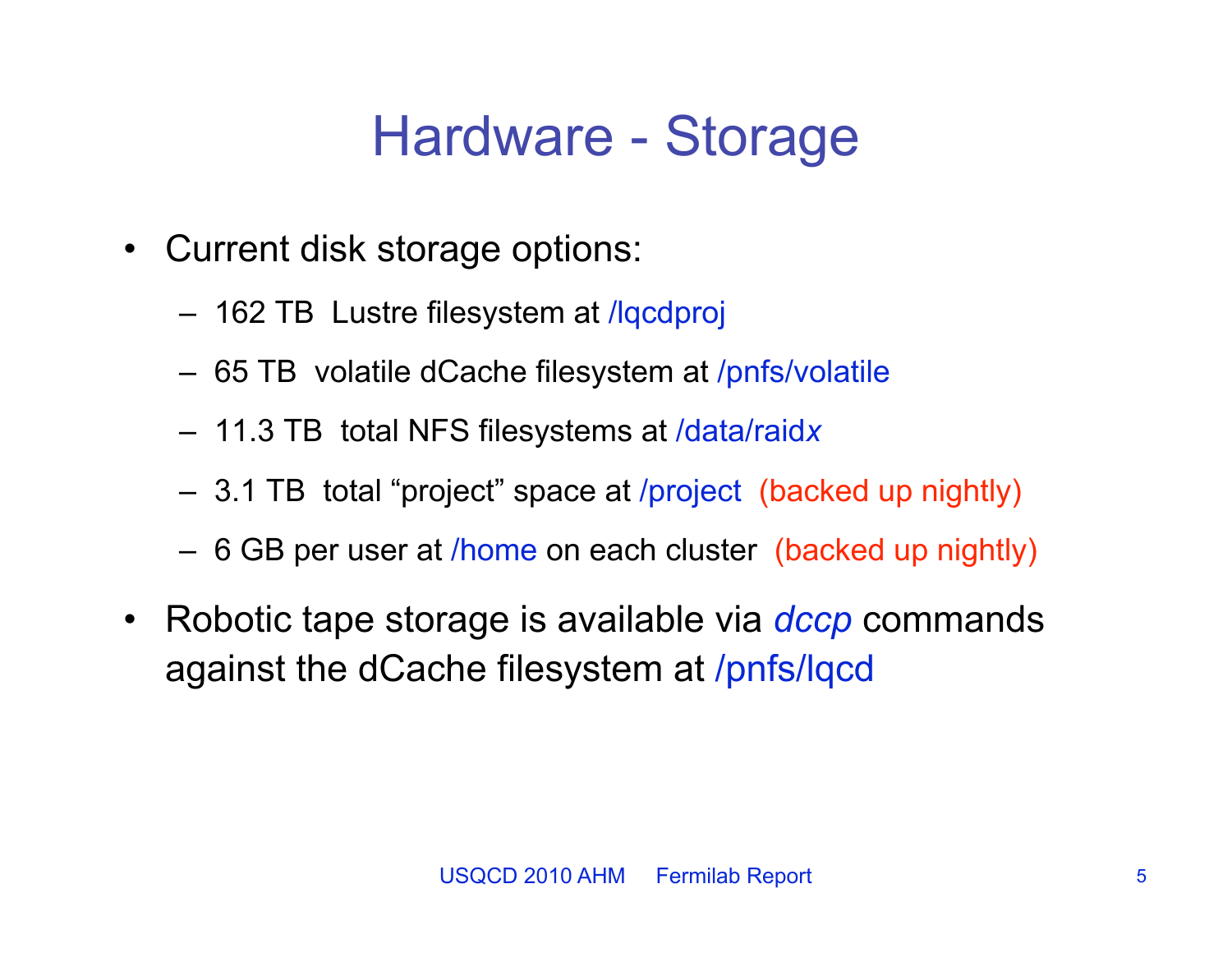## Storage – Planned Changes

- 1. Decommission /pnfs/volatile and redeploy as Lustre storage  $(+ 65 TB \rightarrow 227 TB total) - July 1, 2010$ 
	- Please give feedback:
		- will this affect your production?
		- how much data will you need to move from /pnfs/volatile to /lqcdproj?
- 2. Decommission /data/raid*x* July 1, 2010
	- How much data will you need to move from /data/raid*x* to /lqcdproj?
- 3. Enforce group (project) quotas on /lqcdproj July 1, 2010
	- Projects will be charged for disk and (new) tape usage at the beginning of each quarter
- 4. Deploy additional Lustre storage  $(+ \sim 144 \text{ TB} \rightarrow \sim 371 \text{ TB}$  total) Sept 1, 2010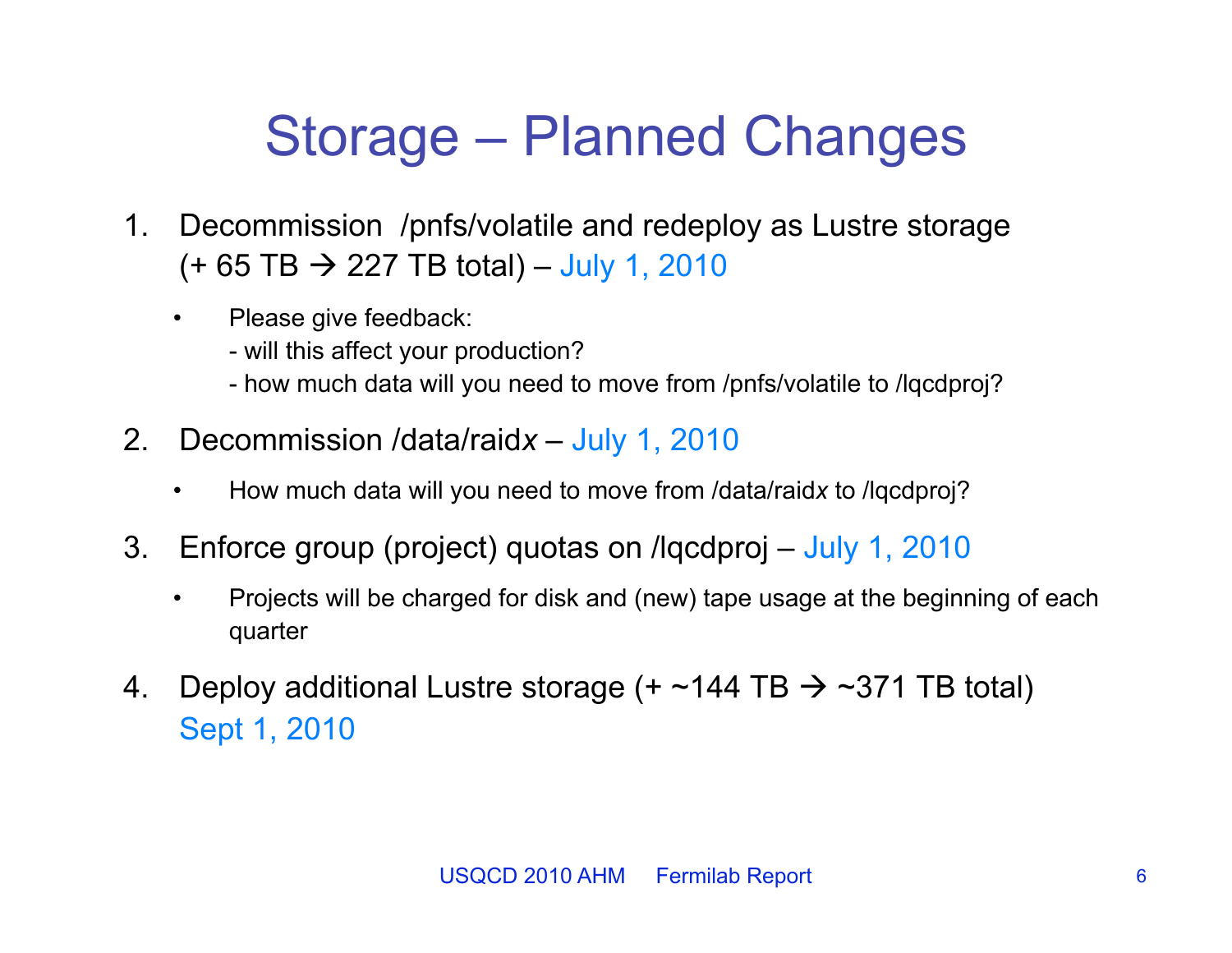## FY10/FY11 Deployment ("Ds")

- The LQCD-ext project has begun the combined FY10/FY11 purchase at Fermilab
- Configuration (most probable):
	- AMD-based ("Magny-Cours") dual- or quad-socket 8-core, or Intel-based ("Westmere") dual-socket quad-core
	- QDR Infiniband
- Expect friendly-user testing to begin September, and release in early November
- The FY10 portion (11 TF) will *not* have GPUs
- Some fraction of the FY11 funds will be used for GPUs (quantity and configuration TBD); the rest will be used to expand Ds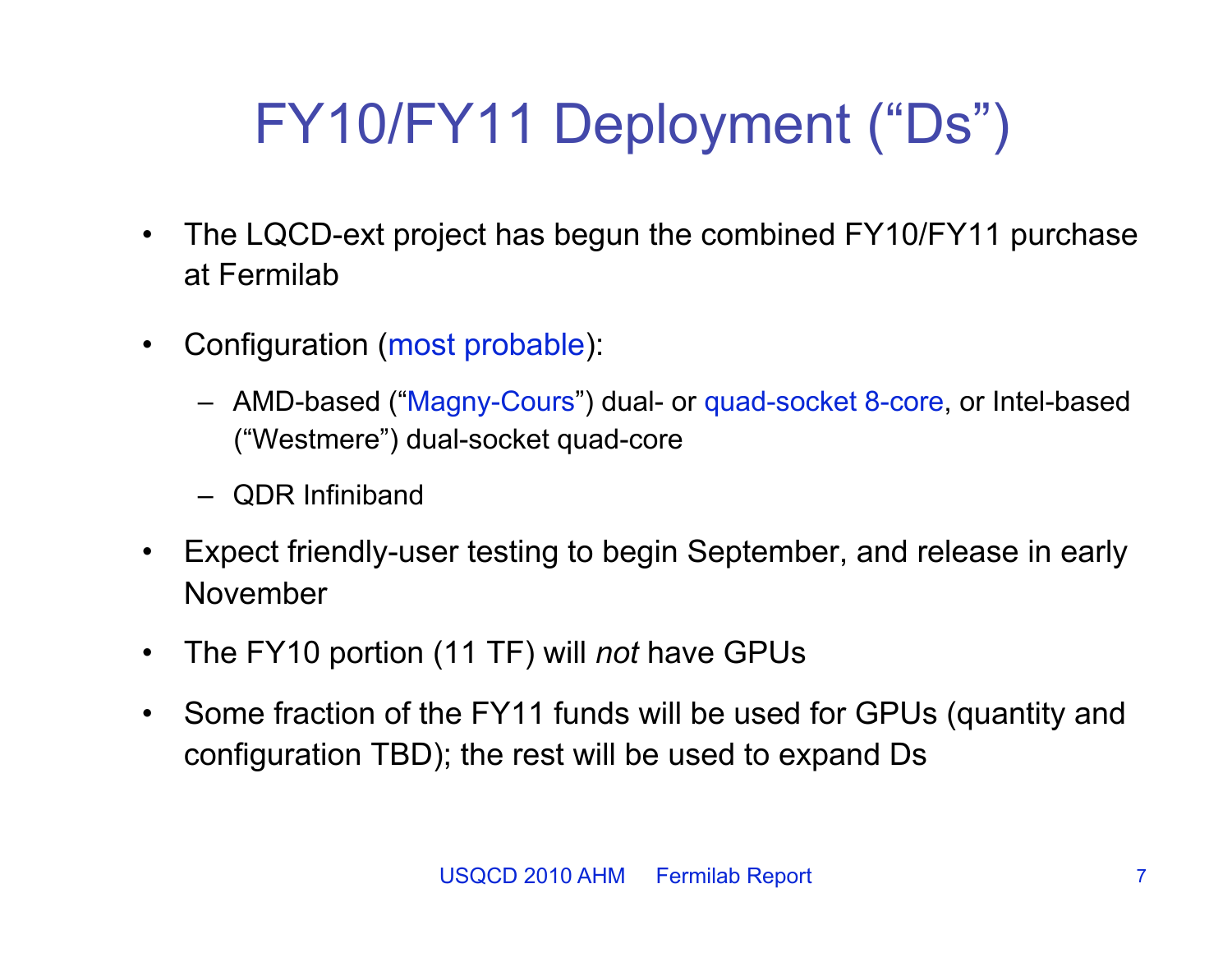#### Performance of Current x86 Processors

| <b>Cluster</b>         | <b>Processor</b>                             | <b>DWF</b><br><b>Performance</b><br>per Node | <b>Clover</b><br><b>Performance</b><br>per Node | <b>Asqtad Performance</b><br>per Node |
|------------------------|----------------------------------------------|----------------------------------------------|-------------------------------------------------|---------------------------------------|
| J/Psi                  | 2.1 GHz Dual CPU<br><b>Quad Core Opteron</b> | 10.1 GFlops                                  | 7.4 GFlops                                      | 9.6 GFlops                            |
| Intel<br>Westmere      | 2.53 GHz Dual CPU<br>Quad Core Xeon          | $27.0$ GFlops                                | 13.4GFlops                                      | 16.6 GFlops                           |
| AMD<br>Magny-<br>Cours | 2.0 GHz Dual CPU<br>8-Core Opteron           | 22.3 GFlops                                  | 17.4 GFlops                                     | $23.0$ GFlops                         |
| AMD<br>Magny-<br>Cours | 2.3 GHz Quad CPU<br>8-Core Opteron           | 45.1 GFlops                                  | 35.1 GFlops                                     | 49.6 GFlops                           |

• J/Psi performance figures are from 128-process parallel runs (90% scaling from single to 16 nodes)

• *Westmere and Magny-Cours performance figures are estimated from measured single node performance using a conservative 85% scaling factor (we are more likely to see 90%)*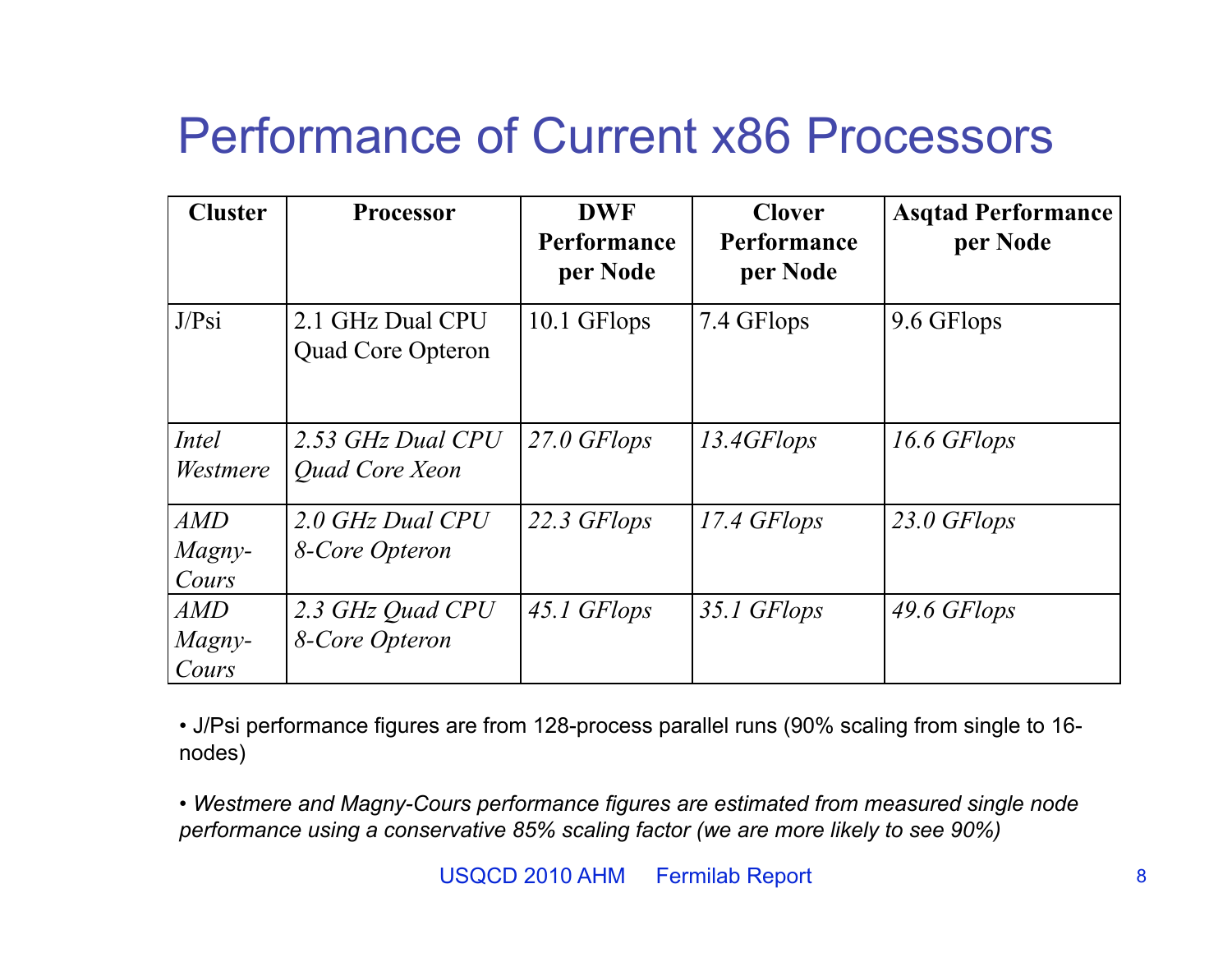### Ds Questions

- There is a strong possibility that Ds will be based on 32 core nodes
	- Is 64 GB of memory per node (2 GB/core) sufficient?
	- Are there production streams that *cannot* take advantage of 32 cores?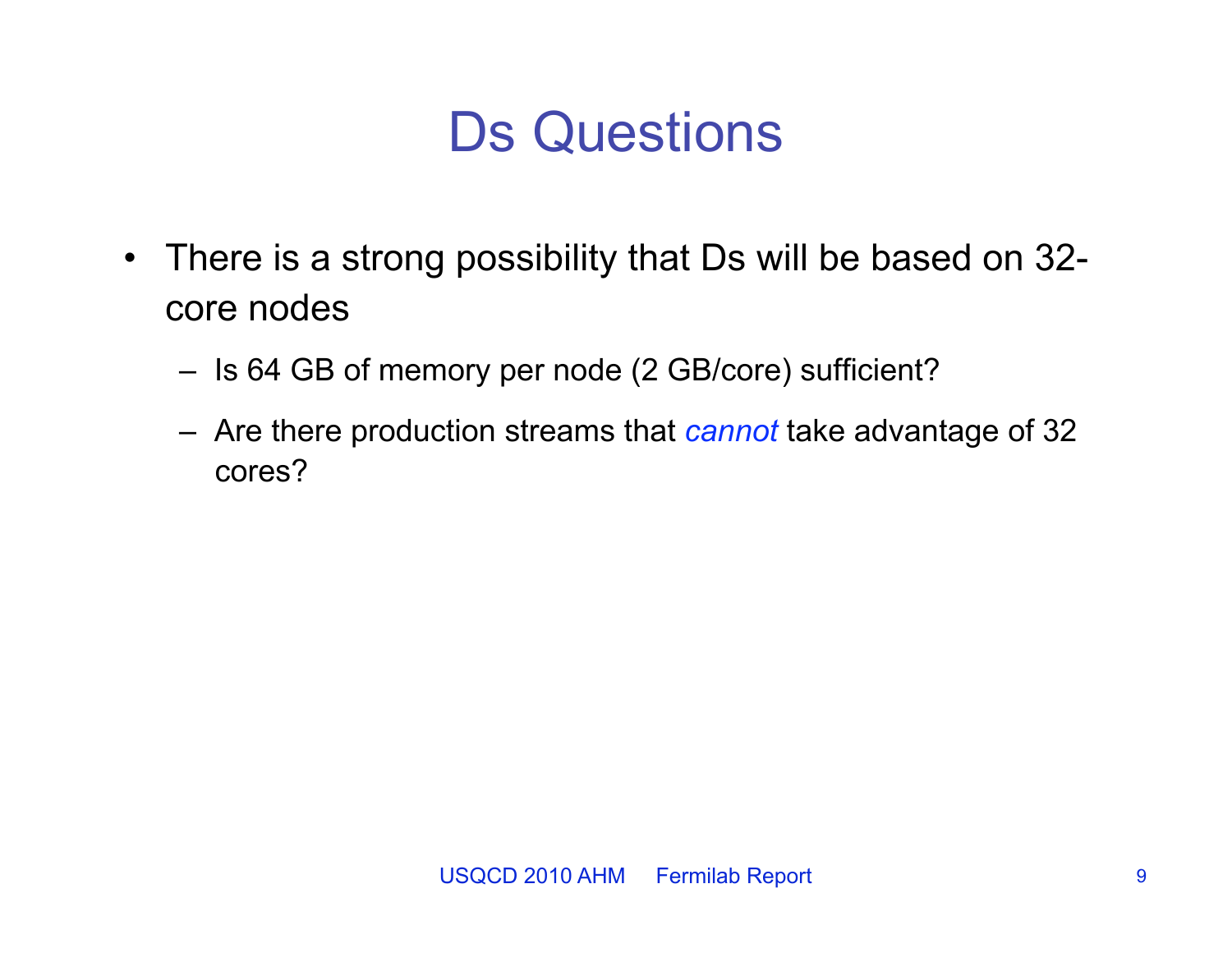## **Statistics**

- Since April 1, 2008, including QCD, Pion, Kaon, JPsi:
	- Users submitting jobs: 63 USQCD, 9 administrators or other
	- 1,173,767 jobs (857,474 multi-node)
	- $-$  14.0M node-hours  $\rightarrow$  34.7M 6n-node-hours = 68.8M JPsi-core-hours (7200-hr year capacity: 35.5M 6n-node-hours = 70.3M JPsi-core-hrs)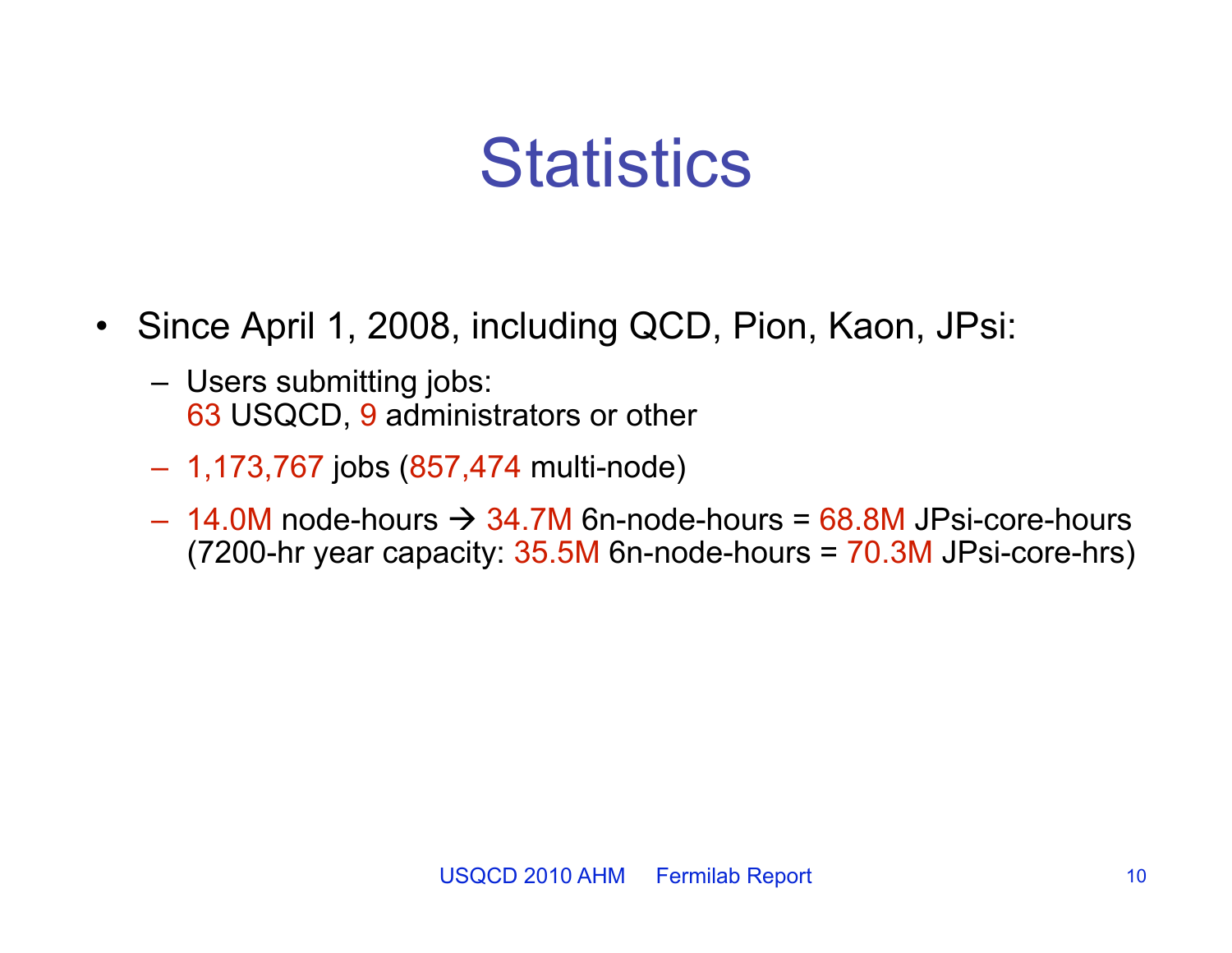## Kaon Job Statistics



USQCD 2010 AHM Fermilab Report 11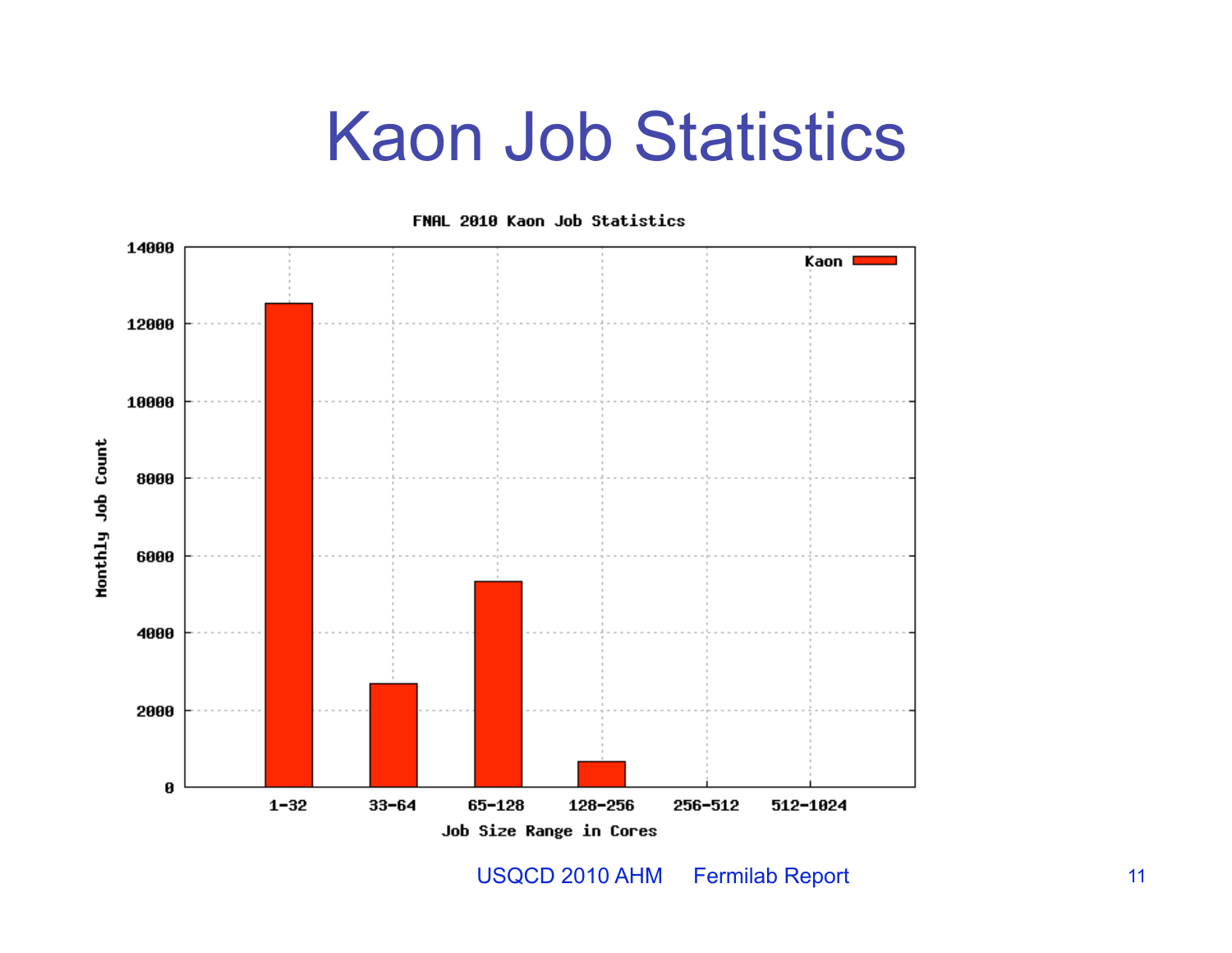## Kaon Core Hour Statistics



FNAL Kaon 2010 Job Statistics

USQCD 2010 AHM Fermilab Report 12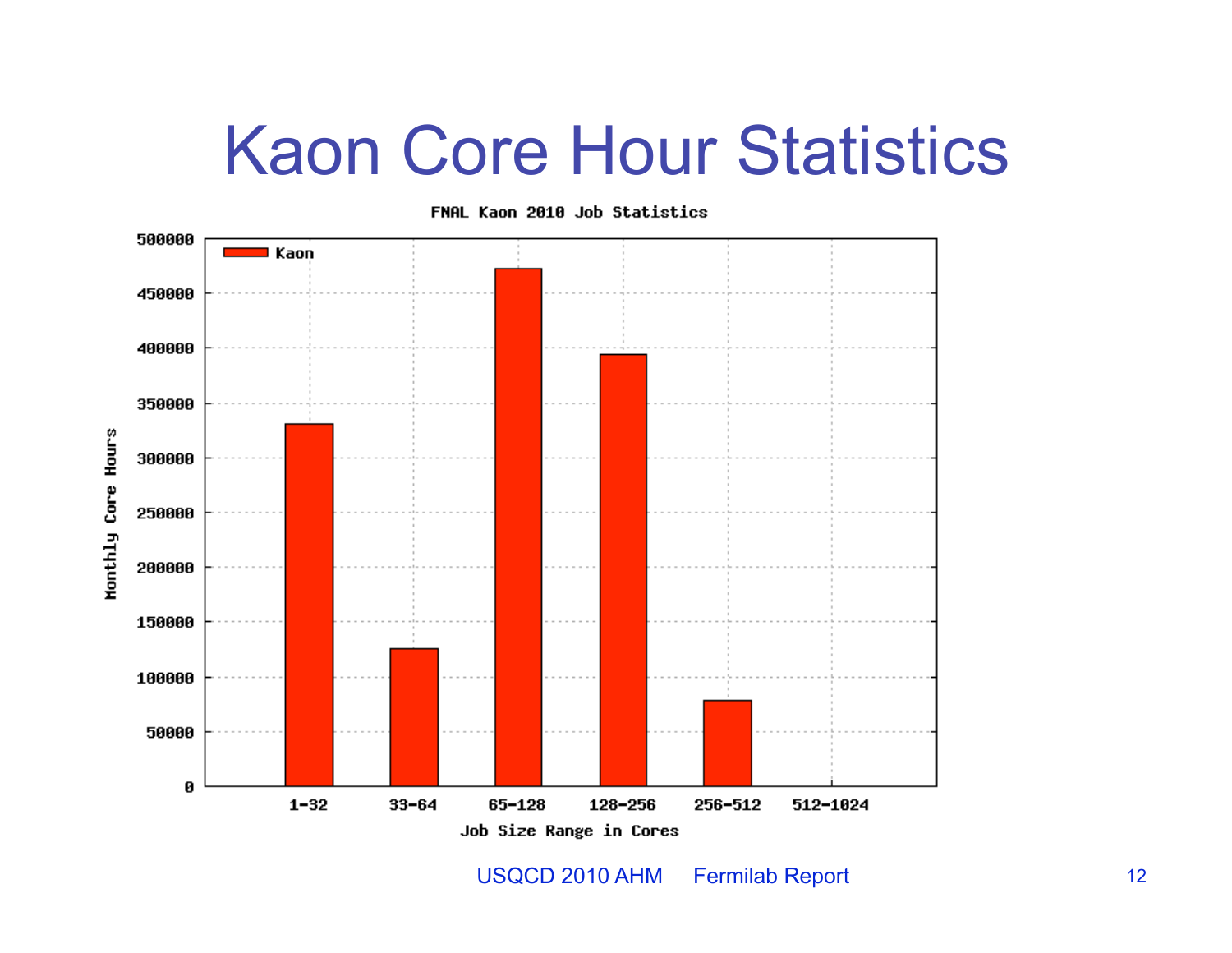## JPsi Job Statistics



USQCD 2010 AHM Fermilab Report 13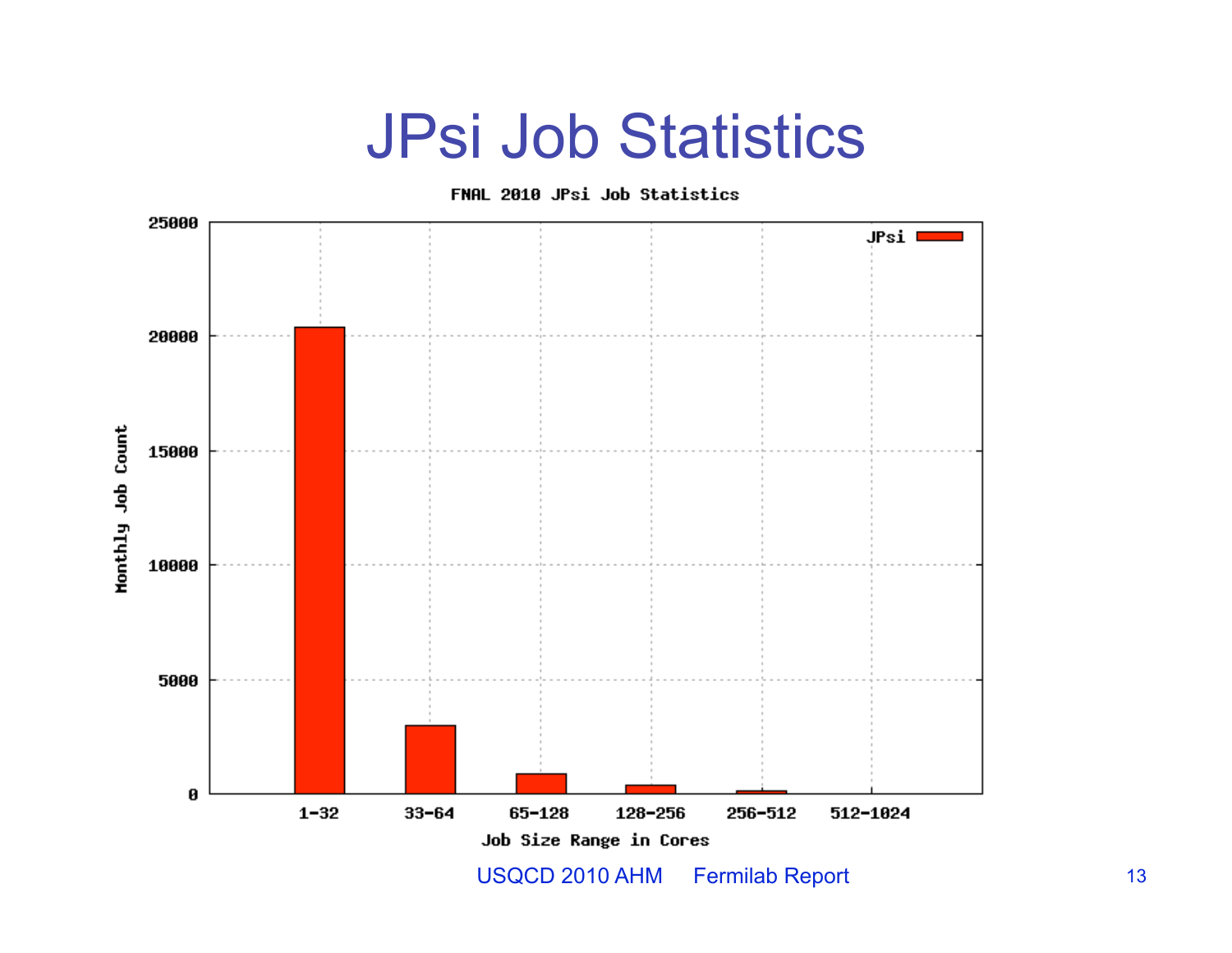## JPsi Core Hour Statistics



USQCD 2010 AHM Fermilab Report 14